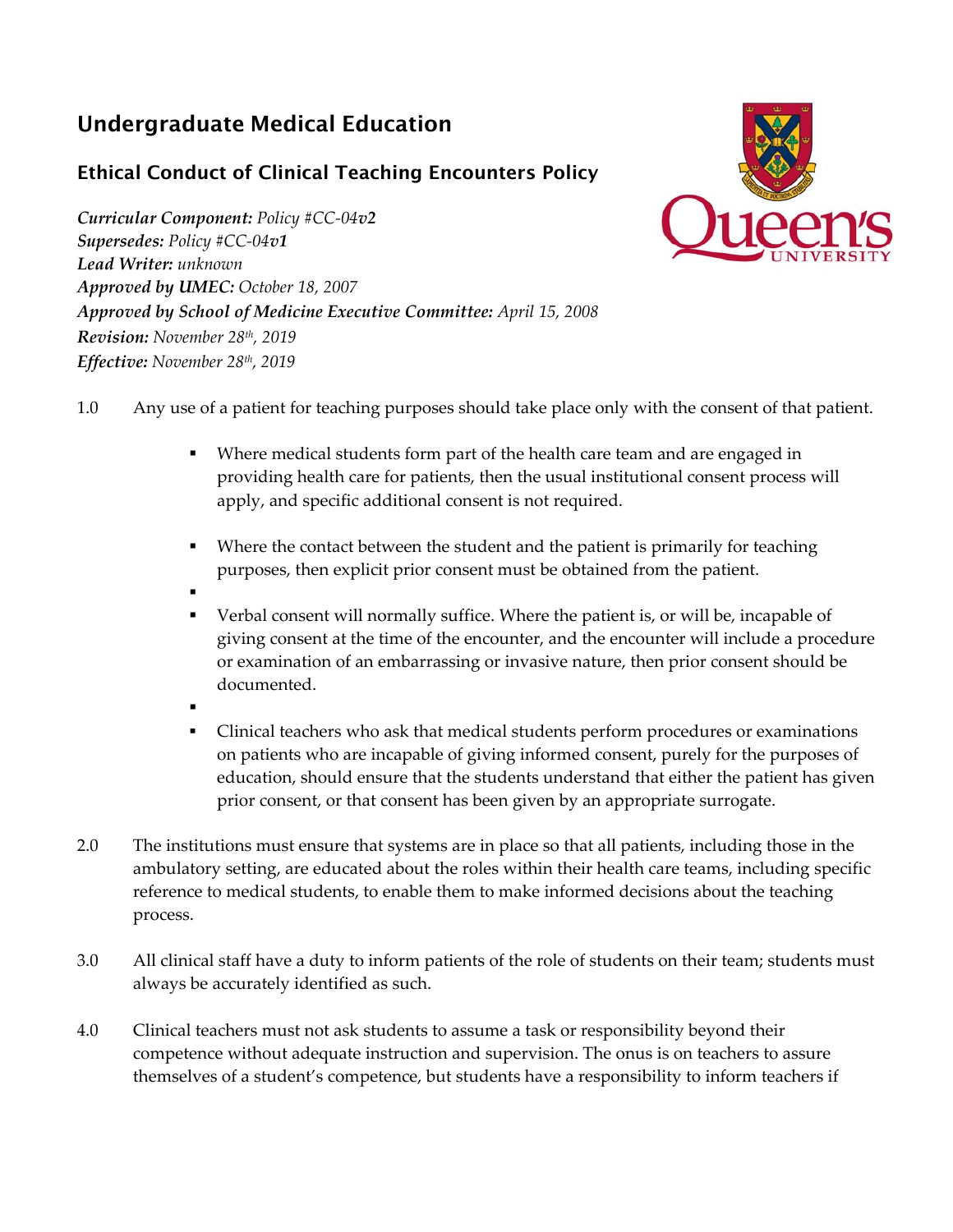they are not competent to carry out a task.

- 5.0 Medical students should not be used to obtain written consent from patients, but they may witness signatures.
- 6.0 All members of the clinical team have a responsibility to ensure that these guidelines are followed. The final onus rests with clinical teachers.
- 6.1. The ethical clinical teacher:
	- 6.1.1. Will treat students with respect regardless of level of training, race, creed, colour, gender, sexual orientation, or field of study.
	- 6.1.2. Will teach the knowledge, skills, attitudes and behaviour, and provide the experience that the student requires to become a physician in his/her chosen career.
	- 6.1.3. Will supervise students at all levels of training as appropriate to their knowledge, skills and experience.
	- 6.1.4. Will support and encourage students in their endeavors to learn and to develop their skills and attitudes and a sense of enquiry.
	- 6.1.5. Will allow responsibility commensurate with ability.
	- 6.1.6. Will see patients when so requested by students.
	- 6.1.7. Will teach to students the rationale for decisions, the reasons for conclusions, the reasoning behind investigation and treatment.
	- 6.1.8. Will discuss alternate diagnoses, investigations and therapeutic choices and the merits and risks of these.
	- 6.1.9. Will assess carefully and accurately students' abilities and provide prompt verbal and written feedback.
	- 6.1.10. Will assess only performance and not allow this assessment to be coloured by personal interactions.
	- 6.1.11. Will provide remedial teaching when so indicated by assessment.